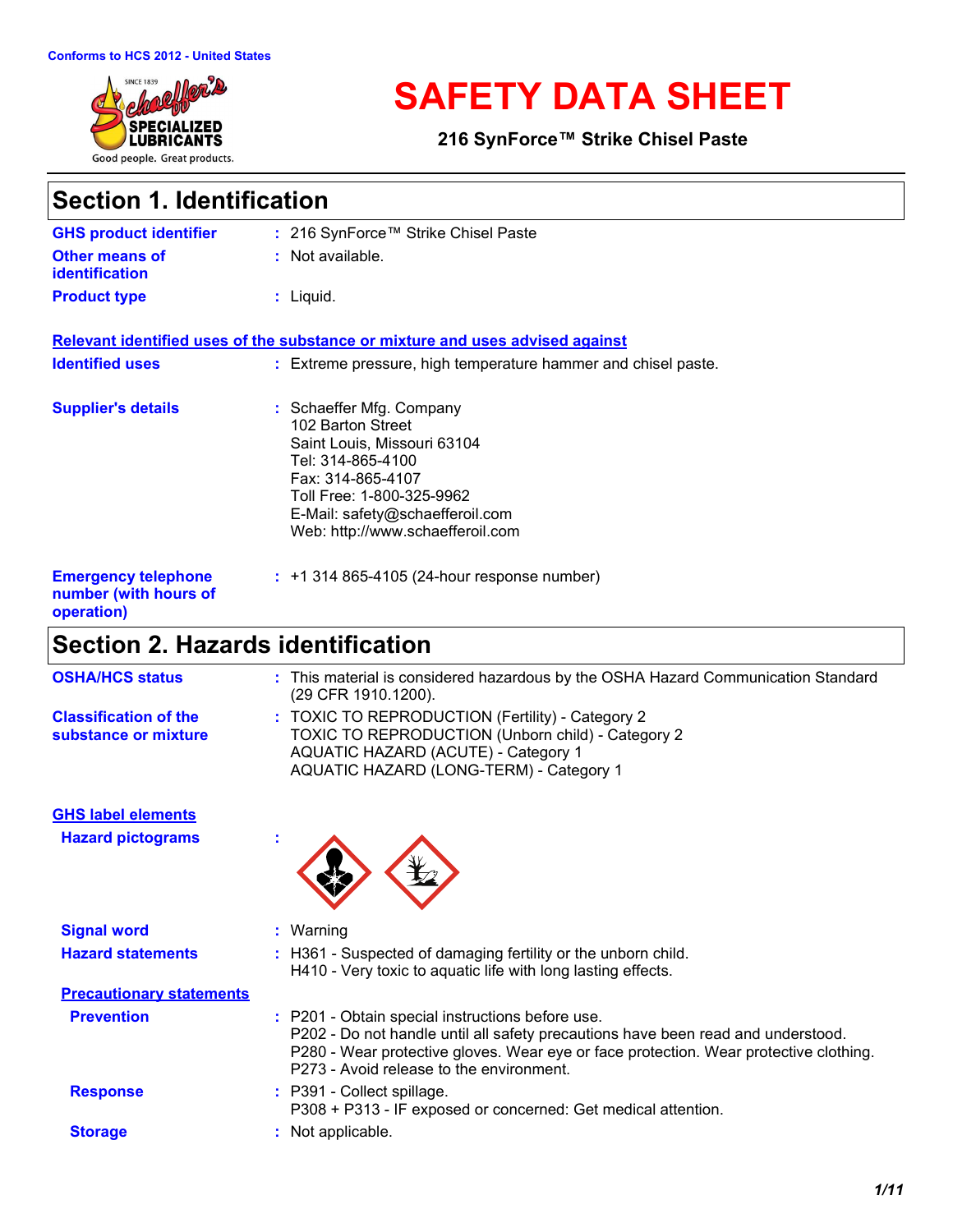## **Section 2. Hazards identification**

**Disposal :** P501 - Dispose of contents and container in accordance with all local, regional, national and international regulations.

**Hazards not otherwise classified**

## **Section 3. Composition/information on ingredients**

**Other means of identification Substance/mixture :** Mixture

**:** Not available.

**:** None known.

| Ingredient name                                                         | $\frac{9}{6}$ | <b>CAS number</b> |  |
|-------------------------------------------------------------------------|---------------|-------------------|--|
| Residual oils (petroleum), solvent-dewaxed                              | ≥25 - ≤50     | 64742-62-7        |  |
| Distillates (petroleum), solvent-dewaxed heavy paraffinic               | ≥25 - ≤50     | 64742-65-0        |  |
| Distillates (petroleum), hydrotreated heavy paraffinic                  | $≥10 - ≤25$   | 64742-54-7        |  |
| Aluminum, benzoate hydrogenated tallow fatty acid iso-Pr alc. complexes | $≥5 - ≤10$    | 68647-58-5        |  |
| Natural Graphite                                                        | $≥5 - ≤10$    | 7782-42-5         |  |
| Molybdenum Disulphide                                                   | $≥5 - ≤10$    | 1317-33-5         |  |
| Copper                                                                  | $≥5 - ≤10$    | 7440-50-8         |  |
| tris(Methylphenyl) phosphate                                            | $≥0.3 - ≤1$   | 1330-78-5         |  |

The exact percentage (concentration) in the composition has been withheld as a trade secret in accordance with paragraph (i) of §1910.1200.

**There are no additional ingredients present which, within the current knowledge of the supplier and in the concentrations applicable, are classified as hazardous to health or the environment and hence require reporting in this section.**

**Occupational exposure limits, if available, are listed in Section 8.**

## **Section 4. First aid measures**

#### Wash out mouth with water. Remove dentures if any. Remove victim to fresh air and **Ingestion :** keep at rest in a position comfortable for breathing. If material has been swallowed and the exposed person is conscious, give small quantities of water to drink. Stop if the exposed person feels sick as vomiting may be dangerous. Do not induce vomiting unless directed to do so by medical personnel. If vomiting occurs, the head should be kept low so that vomit does not enter the lungs. Get medical attention. Never give anything by mouth to an unconscious person. If unconscious, place in recovery position and get medical attention immediately. Maintain an open airway. Loosen tight clothing such as a collar, tie, belt or waistband. **:** Immediately flush eyes with plenty of water, occasionally lifting the upper and lower eyelids. Check for and remove any contact lenses. Continue to rinse for at least 20 minutes. Get medical attention if irritation occurs. Flush contaminated skin with plenty of water. Continue to rinse for at least 20 minutes. **:** Get medical attention. Wash clothing before reuse. Clean shoes thoroughly before reuse. Remove victim to fresh air and keep at rest in a position comfortable for breathing. If not **:** breathing, if breathing is irregular or if respiratory arrest occurs, provide artificial respiration or oxygen by trained personnel. It may be dangerous to the person providing aid to give mouth-to-mouth resuscitation. Get medical attention. If unconscious, place in recovery position and get medical attention immediately. Maintain an open airway. Loosen tight clothing such as a collar, tie, belt or waistband. In case of inhalation of decomposition products in a fire, symptoms may be delayed. The exposed person may need to be kept under medical surveillance for 48 hours. **Eye contact Skin contact Inhalation Description of necessary first aid measures**

**Most important symptoms/effects, acute and delayed Potential acute health effects**

**Eye contact :** No known significant effects or critical hazards.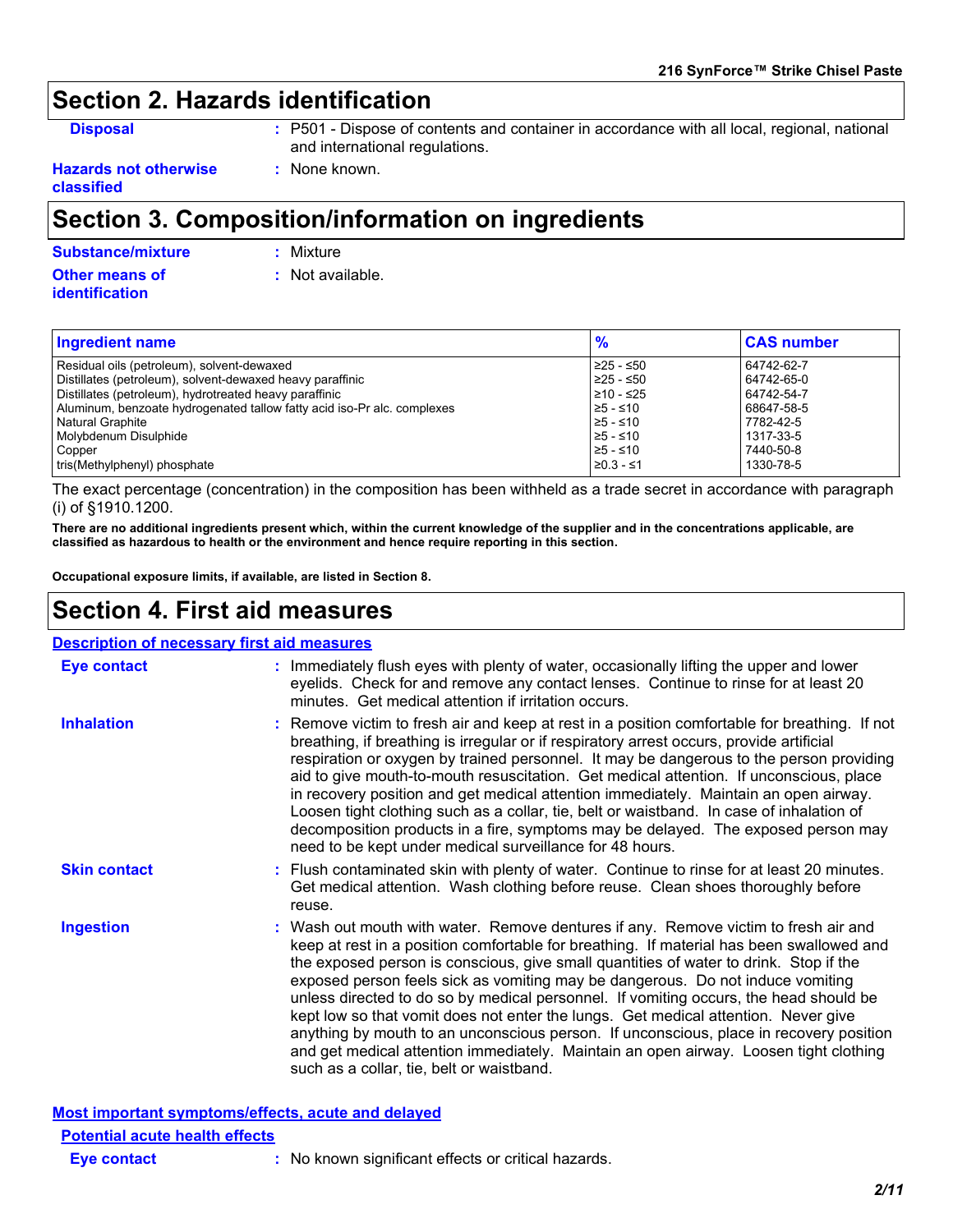## **Section 4. First aid measures**

| <b>Inhalation</b>                   | : No known significant effects or critical hazards.                                                                                                                      |
|-------------------------------------|--------------------------------------------------------------------------------------------------------------------------------------------------------------------------|
| <b>Skin contact</b>                 | : No known significant effects or critical hazards.                                                                                                                      |
| <b>Ingestion</b>                    | : No known significant effects or critical hazards.                                                                                                                      |
| <b>Over-exposure signs/symptoms</b> |                                                                                                                                                                          |
| <b>Eye contact</b>                  | : No known significant effects or critical hazards.                                                                                                                      |
| <b>Inhalation</b>                   | : Adverse symptoms may include the following:<br>reduced fetal weight<br>increase in fetal deaths<br>skeletal malformations                                              |
| <b>Skin contact</b>                 | : Adverse symptoms may include the following:<br>reduced fetal weight<br>increase in fetal deaths<br>skeletal malformations                                              |
| <b>Ingestion</b>                    | : Adverse symptoms may include the following:<br>reduced fetal weight<br>increase in fetal deaths<br>skeletal malformations                                              |
|                                     | <u>Indication of immediate medical attention and special treatment needed, if necessary</u>                                                                              |
| <b>Notes to physician</b>           | : In case of inhalation of decomposition products in a fire, symptoms may be delayed.<br>The exposed person may need to be kept under medical surveillance for 48 hours. |
| <b>Specific treatments</b>          | : No specific treatment.                                                                                                                                                 |
| <b>Protection of first-aiders</b>   | : No action shall be taken involving any personal risk or without suitable training. It may                                                                              |

**See toxicological information (Section 11)**

## **Section 5. Fire-fighting measures**

| <b>Extinguishing media</b>                               |                                                                                                                                                                                                                  |
|----------------------------------------------------------|------------------------------------------------------------------------------------------------------------------------------------------------------------------------------------------------------------------|
| <b>Suitable extinguishing</b><br>media                   | : Use an extinguishing agent suitable for the surrounding fire.                                                                                                                                                  |
| <b>Unsuitable extinguishing</b><br>media                 | : None known.                                                                                                                                                                                                    |
| <b>Specific hazards arising</b><br>from the chemical     | : This material is very toxic to aquatic life with long lasting effects. Fire water<br>contaminated with this material must be contained and prevented from being discharged<br>to any waterway, sewer or drain. |
| <b>Hazardous thermal</b><br>decomposition products       | Decomposition products may include the following materials:<br>carbon dioxide<br>carbon monoxide<br>nitrogen oxides<br>sulfur oxides<br>metal oxide/oxides                                                       |
| <b>Special protective actions</b><br>for fire-fighters   | : Promptly isolate the scene by removing all persons from the vicinity of the incident if<br>there is a fire. No action shall be taken involving any personal risk or without suitable<br>training.              |
| <b>Special protective</b><br>equipment for fire-fighters | : Fire-fighters should wear appropriate protective equipment and self-contained breathing<br>apparatus (SCBA) with a full face-piece operated in positive pressure mode.                                         |

be dangerous to the person providing aid to give mouth-to-mouth resuscitation.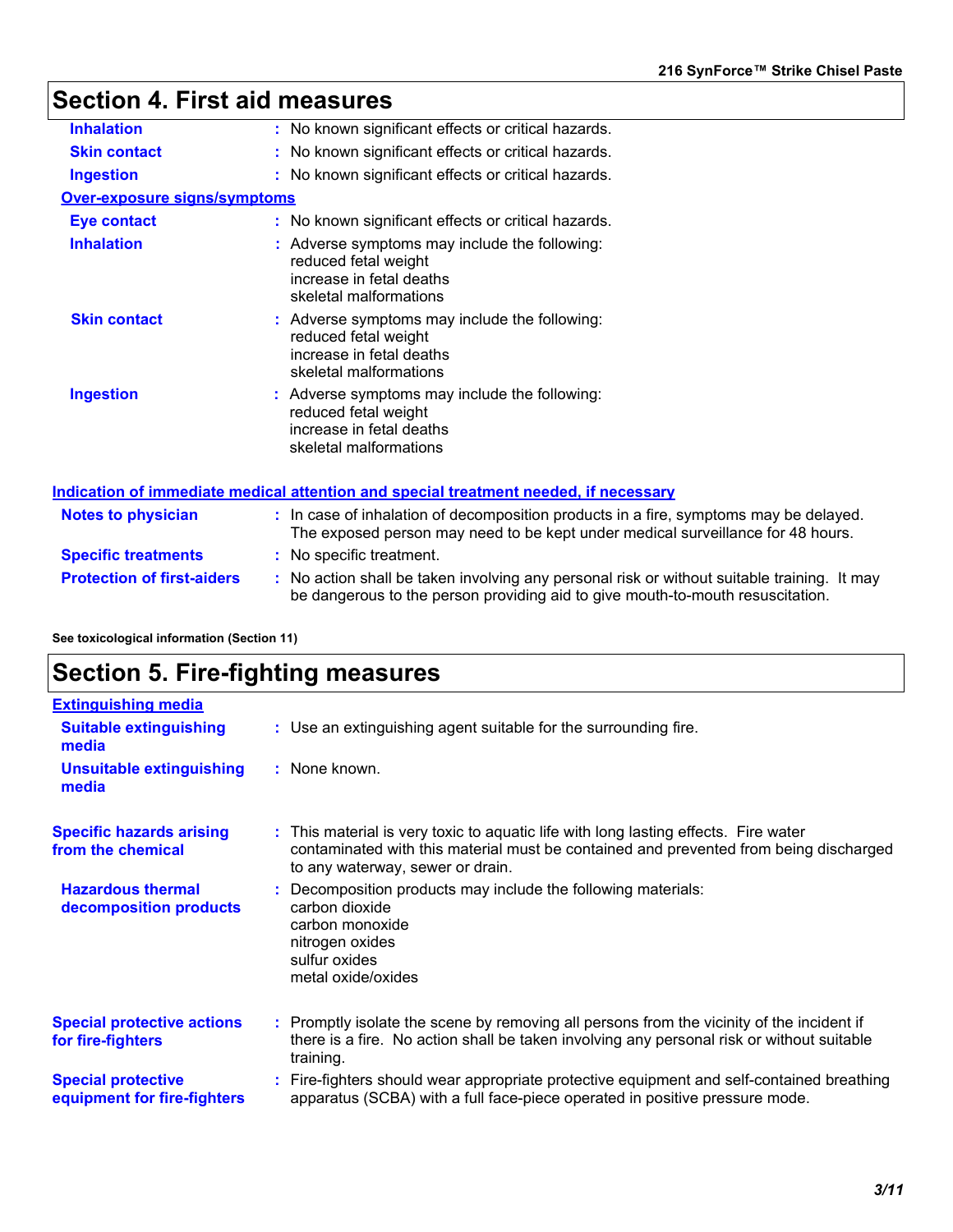## **Section 6. Accidental release measures**

| <b>Personal precautions, protective equipment and emergency procedures</b> |  |                                                                                                                                                                                                                                                                                                                                                                                                                                                                                                                   |  |  |
|----------------------------------------------------------------------------|--|-------------------------------------------------------------------------------------------------------------------------------------------------------------------------------------------------------------------------------------------------------------------------------------------------------------------------------------------------------------------------------------------------------------------------------------------------------------------------------------------------------------------|--|--|
| For non-emergency<br>personnel                                             |  | : No action shall be taken involving any personal risk or without suitable training.<br>Evacuate surrounding areas. Keep unnecessary and unprotected personnel from<br>entering. Do not touch or walk through spilled material. Avoid breathing vapor or mist.<br>Provide adequate ventilation. Wear appropriate respirator when ventilation is<br>inadequate. Put on appropriate personal protective equipment.                                                                                                  |  |  |
|                                                                            |  | For emergency responders : If specialized clothing is required to deal with the spillage, take note of any information in<br>Section 8 on suitable and unsuitable materials. See also the information in "For non-<br>emergency personnel".                                                                                                                                                                                                                                                                       |  |  |
| <b>Environmental precautions</b>                                           |  | : U.S.A. regulations may require reporting spills of this material that could reach any<br>surface waters. Report spills to all applicable Federal, State, Provincial and local<br>authorities and/or the United States National Response Center at (800) 424-8802 as<br>appropriate or required.                                                                                                                                                                                                                 |  |  |
| <b>Methods and materials for containment and cleaning up</b>               |  |                                                                                                                                                                                                                                                                                                                                                                                                                                                                                                                   |  |  |
| <b>Small spill</b>                                                         |  | : Stop leak if without risk. Move containers from spill area. Absorb with an inert dry<br>material and place in an appropriate waste disposal container. Dispose of via a licensed<br>waste disposal contractor.                                                                                                                                                                                                                                                                                                  |  |  |
| <b>Large spill</b>                                                         |  | : Stop leak if without risk. Move containers from spill area. Prevent entry into sewers,<br>water courses, basements or confined areas. Contain and collect spillage with non-<br>combustible, absorbent material e.g. sand, earth, vermiculite or diatomaceous earth and<br>place in container for disposal according to local regulations (see Section 13). Dispose<br>of via a licensed waste disposal contractor. Note: see Section 1 for emergency contact<br>information and Section 13 for waste disposal. |  |  |

## **Section 7. Handling and storage**

### **Precautions for safe handling**

| <b>Protective measures</b>                                                | : Put on appropriate personal protective equipment (see Section 8). Do not reuse<br>container.                                                                                                                                                                                                                                                                                                                                                                                                                                                                                     |
|---------------------------------------------------------------------------|------------------------------------------------------------------------------------------------------------------------------------------------------------------------------------------------------------------------------------------------------------------------------------------------------------------------------------------------------------------------------------------------------------------------------------------------------------------------------------------------------------------------------------------------------------------------------------|
| <b>Advice on general</b><br>occupational hygiene                          | : Eating, drinking and smoking should be prohibited in areas where this material is<br>handled, stored and processed. Workers should wash hands and face before eating,<br>drinking and smoking. See also Section 8 for additional information on hygiene<br>measures.                                                                                                                                                                                                                                                                                                             |
| <b>Conditions for safe storage,</b><br>including any<br>incompatibilities | : Store in accordance with local regulations. Store in original container protected from<br>direct sunlight in a dry, cool and well-ventilated area, away from incompatible materials<br>(see Section 10) and food and drink. Keep container tightly closed and sealed until<br>ready for use. Containers that have been opened must be carefully resealed and kept<br>upright to prevent leakage. Do not store in unlabeled containers. Use appropriate<br>containment to avoid environmental contamination. See Section 10 for incompatible<br>materials before handling or use. |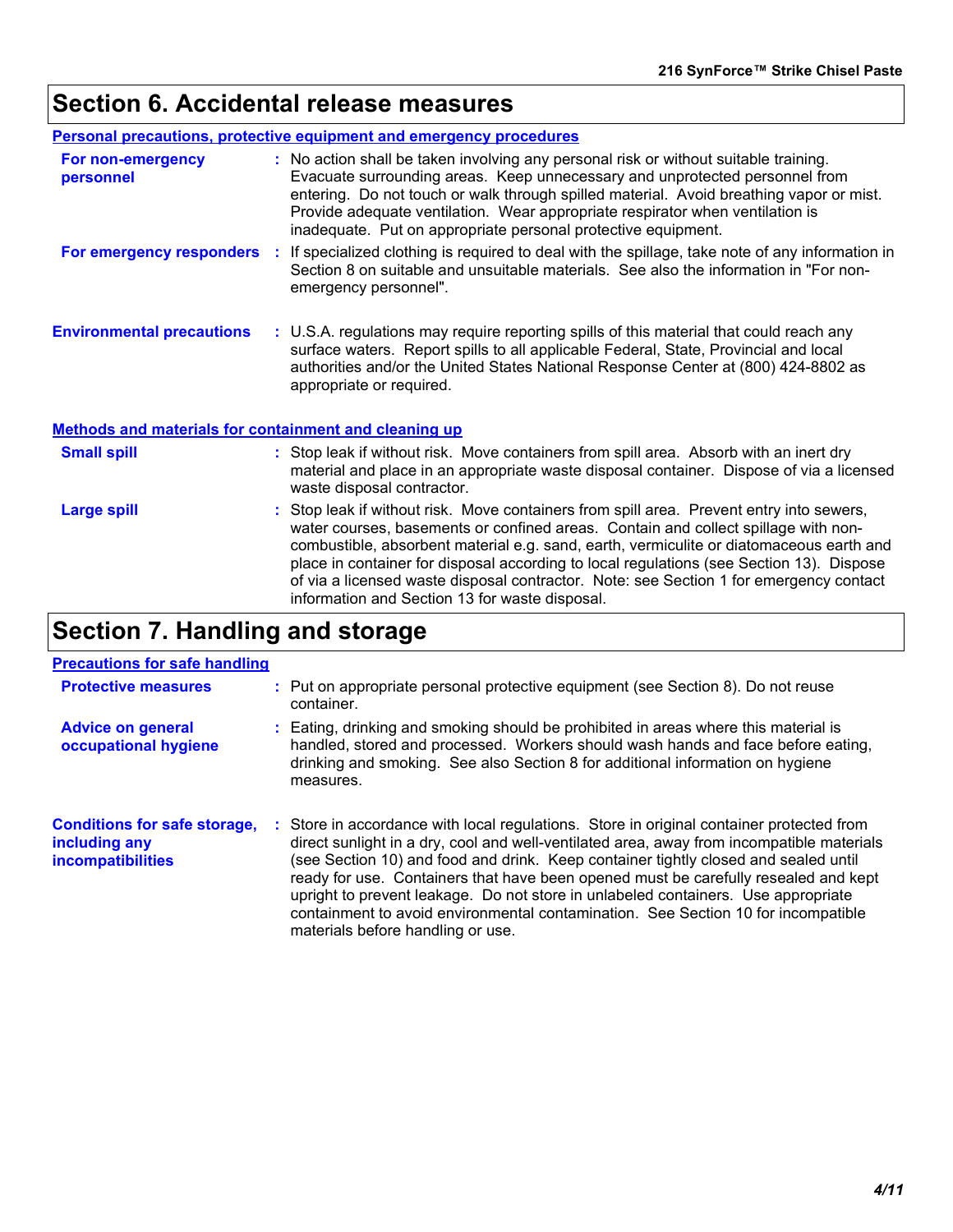## **Section 8. Exposure controls/personal protection**

### **Control parameters**

### **Occupational exposure limits**

| <b>Ingredient name</b>                                                  | <b>Exposure limits</b>                                                      |
|-------------------------------------------------------------------------|-----------------------------------------------------------------------------|
| Residual oils (petroleum), solvent-dewaxed                              | OSHA PEL (United States, 5/2018).                                           |
|                                                                         | TWA: $5 \text{ mg/m}^3$ 8 hours.                                            |
|                                                                         | ACGIH TLV (United States, 3/2018).                                          |
|                                                                         | TWA: 5 mg/m <sup>3</sup> 8 hours. Form: Inhalable fraction                  |
|                                                                         | NIOSH REL (United States, 10/2016).                                         |
|                                                                         | TWA: 5 mg/m <sup>3</sup> 10 hours. Form: Mist                               |
|                                                                         | STEL: 10 mg/m <sup>3</sup> 15 minutes. Form: Mist                           |
| Distillates (petroleum), solvent-dewaxed heavy paraffinic               | OSHA PEL (United States, 5/2018).                                           |
|                                                                         | TWA: 5 $mg/m3$ 8 hours.                                                     |
|                                                                         | ACGIH TLV (United States, 3/2018).                                          |
|                                                                         | TWA: 5 mg/m <sup>3</sup> 8 hours. Form: Inhalable fraction                  |
|                                                                         | NIOSH REL (United States, 10/2016).                                         |
|                                                                         | TWA: 5 mg/m <sup>3</sup> 10 hours. Form: Mist                               |
|                                                                         | STEL: 10 mg/m <sup>3</sup> 15 minutes. Form: Mist                           |
| Distillates (petroleum), hydrotreated heavy paraffinic                  | OSHA PEL (United States, 5/2018).                                           |
|                                                                         | TWA: 5 $mg/m3$ 8 hours.                                                     |
|                                                                         | ACGIH TLV (United States, 3/2018).                                          |
|                                                                         | TWA: 5 mg/m <sup>3</sup> 8 hours. Form: Inhalable fraction                  |
|                                                                         | NIOSH REL (United States, 10/2016).                                         |
|                                                                         | TWA: 5 mg/m <sup>3</sup> 10 hours. Form: Mist                               |
|                                                                         | STEL: 10 mg/m <sup>3</sup> 15 minutes. Form: Mist                           |
| Aluminum, benzoate hydrogenated tallow fatty acid iso-Pr alc. complexes | NIOSH REL (United States, 10/2016).                                         |
|                                                                         | TWA: $2 \text{ mg/m}^3$ , (as AI) 10 hours.                                 |
| Natural Graphite                                                        | OSHA PEL Z3 (United States, 6/2016).                                        |
|                                                                         | TWA: 15 mppcf 8 hours.                                                      |
|                                                                         | ACGIH TLV (United States, 3/2018).                                          |
|                                                                         | TWA: 2 mg/m <sup>3</sup> 8 hours. Form: Respirable fraction                 |
|                                                                         | NIOSH REL (United States, 10/2016).                                         |
|                                                                         | TWA: 2.5 mg/m <sup>3</sup> 10 hours. Form: Respirable fraction              |
| Molybdenum Disulphide                                                   | ACGIH TLV (United States, 3/2018).                                          |
|                                                                         | TWA: 10 mg/m <sup>3</sup> , (as Mo) 8 hours. Form: Inhalable fraction       |
|                                                                         | TWA: 3 mg/m <sup>3</sup> , (as Mo) 8 hours. Form: Respirable fraction       |
|                                                                         | OSHA PEL (United States, 5/2018).                                           |
|                                                                         | TWA: 15 mg/m <sup>3</sup> , (as Mo) 8 hours. Form: Total dust               |
| Copper                                                                  | ACGIH TLV (United States, 3/2018).                                          |
|                                                                         | TWA: 1 mg/m <sup>3</sup> , (as Cu) 8 hours. Form: Dust and mist             |
|                                                                         | TWA: 0.2 mg/m <sup>3</sup> 8 hours. Form: Fertilizer and/or industrial use. |
|                                                                         | NIOSH REL (United States, 10/2016).                                         |
|                                                                         | TWA: 1 mg/m <sup>3</sup> , (as Cu) 10 hours. Form: Dusts and mists          |
|                                                                         | OSHA PEL (United States, 5/2018).                                           |
|                                                                         | TWA: 1 mg/m <sup>3</sup> 8 hours. Form: Dusts and mists                     |
|                                                                         | TWA: 0.1 mg/m <sup>3</sup> 8 hours. Form: Fertilizer and/or industrial use. |
| tris(Methylphenyl) phosphate                                            | None.                                                                       |

| <b>Appropriate engineering</b><br>controls       | : If user operations generate dust, fumes, gas, vapor or mist, use process enclosures,<br>local exhaust ventilation or other engineering controls to keep worker exposure to<br>airborne contaminants below any recommended or statutory limits.                                                                                                                                                  |      |
|--------------------------------------------------|---------------------------------------------------------------------------------------------------------------------------------------------------------------------------------------------------------------------------------------------------------------------------------------------------------------------------------------------------------------------------------------------------|------|
| <b>Environmental exposure</b><br><b>controls</b> | : Emissions from ventilation or work process equipment should be checked to ensure<br>they comply with the requirements of environmental protection legislation.                                                                                                                                                                                                                                  |      |
| <b>Individual protection measures</b>            |                                                                                                                                                                                                                                                                                                                                                                                                   |      |
| <b>Hygiene measures</b>                          | : Wash hands, forearms and face thoroughly after handling chemical products, before<br>eating, smoking and using the lavatory and at the end of the working period.<br>Appropriate techniques should be used to remove potentially contaminated clothing.<br>Wash contaminated clothing before reusing. Ensure that eyewash stations and safety<br>showers are close to the workstation location. |      |
| <b>Eye/face protection</b>                       | : Wear eye protection such as safety glasses, chemical goggles, or face shields if<br>engineering controls or work practices are not adequate to prevent eye contact.                                                                                                                                                                                                                             |      |
| <b>Skin protection</b>                           |                                                                                                                                                                                                                                                                                                                                                                                                   |      |
| <b>Hand protection</b>                           | : Use nitrile or oil resistant gloves.                                                                                                                                                                                                                                                                                                                                                            |      |
|                                                  |                                                                                                                                                                                                                                                                                                                                                                                                   | 5/11 |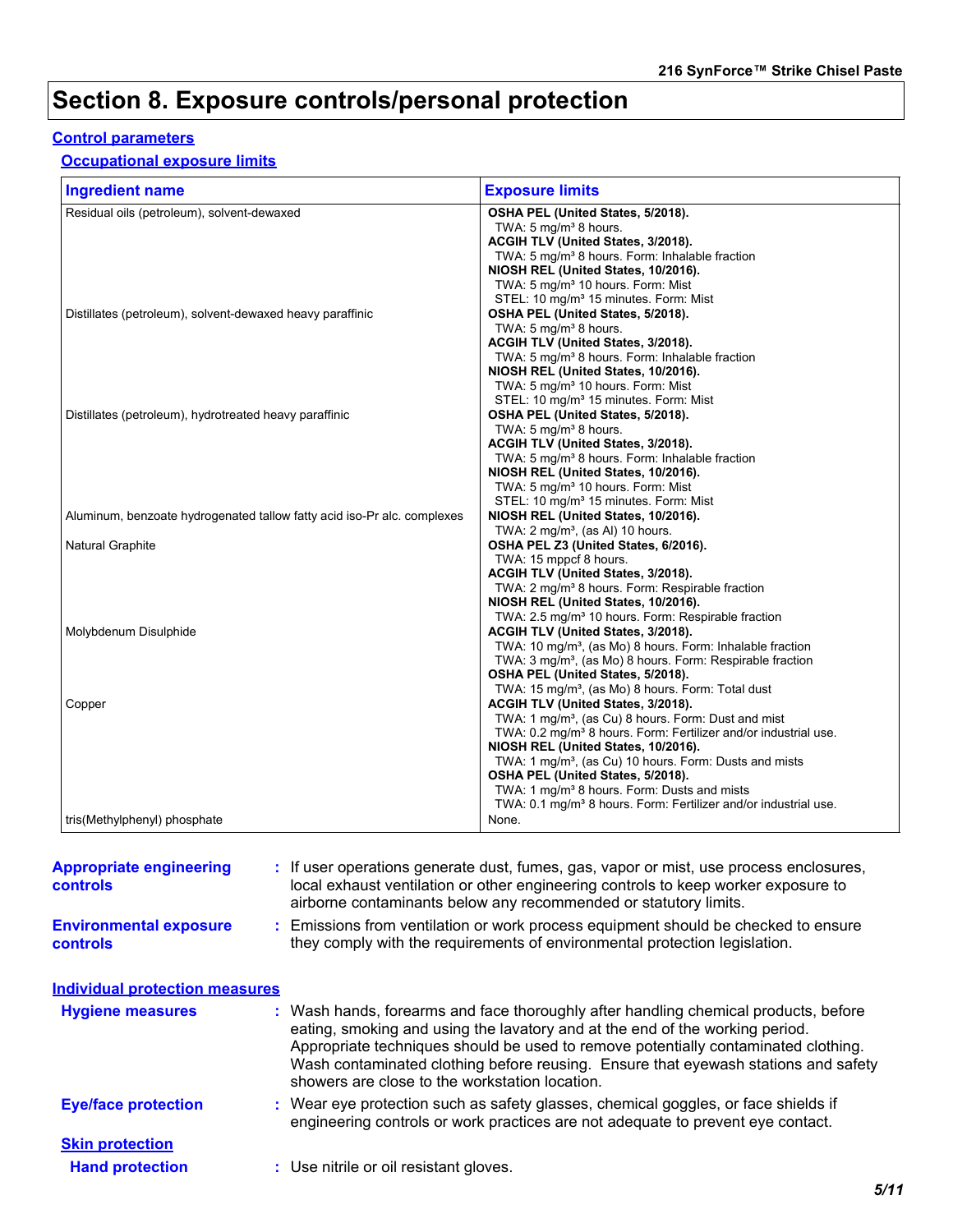# **Section 8. Exposure controls/personal protection**

| <b>Body protection</b>        | : Personal protective clothing such as gloves, aprons, boots and complete facial<br>protection should be selected based on the task being performed and the risks involved.                                                                                                                                                                                |
|-------------------------------|------------------------------------------------------------------------------------------------------------------------------------------------------------------------------------------------------------------------------------------------------------------------------------------------------------------------------------------------------------|
|                               | Users should determine acceptable performance characteristics of protective clothing.<br>Consider physical requirements and other substances present when selecting protective<br>clothing.                                                                                                                                                                |
| <b>Other skin protection</b>  | : Appropriate footwear and any additional skin protection measures should be selected<br>based on the task being performed and the risks involved.                                                                                                                                                                                                         |
| <b>Respiratory protection</b> | : If a risk assessment indicates that respiratory protection is required, use a properly fitted,<br>air-purifying or supplied air respirator that complies with an approved standard.<br>Respirator selection must be based on known or anticipated exposure levels, the<br>hazards of the product and the safe working limits of the selected respirator. |

## **Section 9. Physical and chemical properties**

| <b>Appearance</b>                                 |    |                                                                      |
|---------------------------------------------------|----|----------------------------------------------------------------------|
| <b>Physical state</b>                             |    | : Liquid. [Viscous paste.]                                           |
| <b>Color</b>                                      |    | : Copper/bronze.                                                     |
| Odor                                              |    | : Mild petroleum.                                                    |
| <b>Odor threshold</b>                             |    | : Not available.                                                     |
| pH                                                |    | : Not applicable.                                                    |
| <b>Melting point</b>                              |    | : Not available.                                                     |
| <b>Boiling point</b>                              |    | : $>300^{\circ}$ C ( $>572^{\circ}$ F)                               |
| <b>Flash point</b>                                |    | : Base Oils: Open cup : 268 to 277°C (514.4 to 530.6°F) [Cleveland.] |
| <b>Evaporation rate</b>                           |    | : Not available.                                                     |
| <b>Flammability (solid, gas)</b>                  |    | : Not available.                                                     |
| Lower and upper explosive<br>(flammable) limits   |    | : Not available.                                                     |
| <b>Vapor pressure</b>                             |    | : Not available.                                                     |
| <b>Vapor density</b>                              |    | : $>1$ [Air = 1]                                                     |
| <b>Relative density</b>                           |    | $: 0.9 \text{ to } 1.01$                                             |
| <b>Solubility</b>                                 |    | $:$ Insoluble.                                                       |
| <b>Partition coefficient: n-</b><br>octanol/water |    | : Not available.                                                     |
| <b>Auto-ignition temperature</b>                  |    | : Not available.                                                     |
| <b>Decomposition temperature</b>                  |    | : Not available.                                                     |
| <b>Viscosity</b>                                  |    | : Not applicable.                                                    |
| Flow time (ISO 2431)                              |    | Not available.                                                       |
| <b>VOC content</b>                                | ÷. | Not available.                                                       |

## **Section 10. Stability and reactivity**

| <b>Reactivity</b>                            | : No specific test data related to reactivity available for this product or its ingredients.                                              |
|----------------------------------------------|-------------------------------------------------------------------------------------------------------------------------------------------|
| <b>Chemical stability</b>                    | : This material is considered stable under normal ambient and anticipated storage and<br>handling conditions of temperature and pressure. |
| <b>Possibility of hazardous</b><br>reactions | : Under normal conditions of storage and use, hazardous reactions will not occur.                                                         |
| <b>Conditions to avoid</b>                   | : No specific data.                                                                                                                       |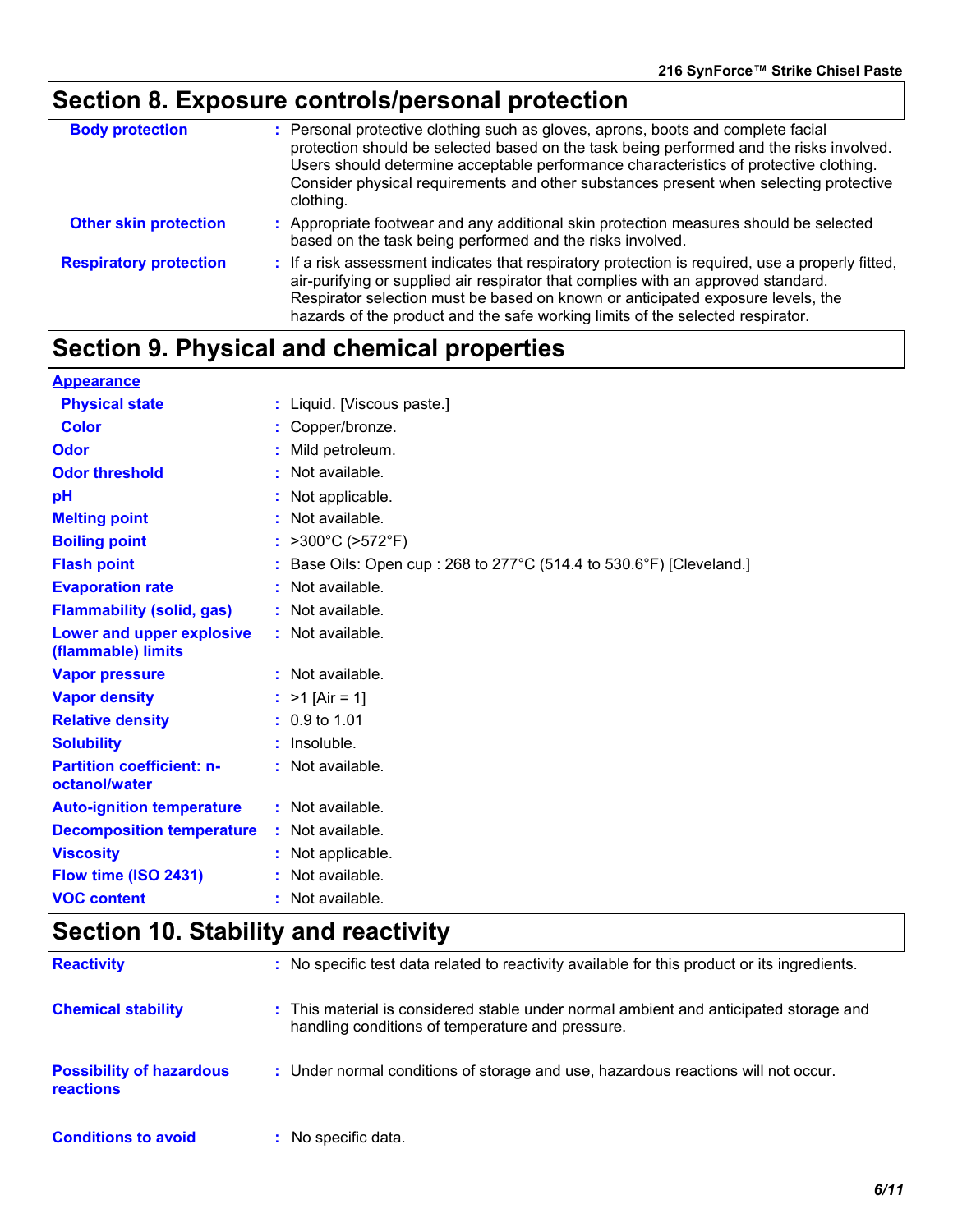## **Section 10. Stability and reactivity**

**Incompatible materials :**

: Strong acids, bases and oxidizers.

**Hazardous decomposition products** Under normal conditions of storage and use, hazardous decomposition products should **:** not be produced.

## **Section 11. Toxicological information**

#### **Information on toxicological effects**

#### **Acute toxicity**

| <b>Product/ingredient name</b>                                | <b>Result</b>                         | <b>Species</b>       | <b>Dose</b>                           | <b>Exposure</b> |
|---------------------------------------------------------------|---------------------------------------|----------------------|---------------------------------------|-----------------|
| Distillates (petroleum), solvent-<br>dewaxed heavy paraffinic | LD50 Dermal                           | Rabbit               | >5000 mg/kg                           |                 |
| tris(Methylphenyl) phosphate                                  | LD50 Oral<br>LD50 Dermal<br>LD50 Oral | Rat<br>Rabbit<br>Rat | >5000 mg/kg<br>>10000 mg/kg<br>3 g/kg |                 |

#### **Irritation/Corrosion**

| <b>Product/ingredient name</b> | <b>Resul</b> *       | <b>Species</b> | <b>Score</b> | <b>Exposure</b> | <b>Observation</b> |
|--------------------------------|----------------------|----------------|--------------|-----------------|--------------------|
| tris(Methylphenyl) phosphate   | Skin - Mild irritant | Rabbit         |              | 500 mg          |                    |

#### **Sensitization**

There is no data available.

#### **Mutagenicity**

There is no data available.

#### **Carcinogenicity**

There is no data available.

#### **Reproductive toxicity**

There is no data available.

#### **Teratogenicity**

There is no data available.

#### **Specific target organ toxicity (single exposure)**

There is no data available.

#### **Specific target organ toxicity (repeated exposure)**

There is no data available.

#### **Aspiration hazard**

There is no data available.

| <b>Information on the likely</b> | : Dermal contact. Eye contact. Ingestion. |
|----------------------------------|-------------------------------------------|
| routes of exposure               |                                           |

#### **Potential acute health effects**

| <b>Eye contact</b>  | : No known significant effects or critical hazards. |
|---------------------|-----------------------------------------------------|
| <b>Inhalation</b>   | : No known significant effects or critical hazards. |
| <b>Skin contact</b> | : No known significant effects or critical hazards. |
| <b>Ingestion</b>    | : No known significant effects or critical hazards. |

| Symptoms related to the physical, chemical and toxicological characteristics |                                                                                                                             |  |  |
|------------------------------------------------------------------------------|-----------------------------------------------------------------------------------------------------------------------------|--|--|
| Eye contact                                                                  | : No known significant effects or critical hazards.                                                                         |  |  |
| <b>Inhalation</b>                                                            | : Adverse symptoms may include the following:<br>reduced fetal weight<br>increase in fetal deaths<br>skeletal malformations |  |  |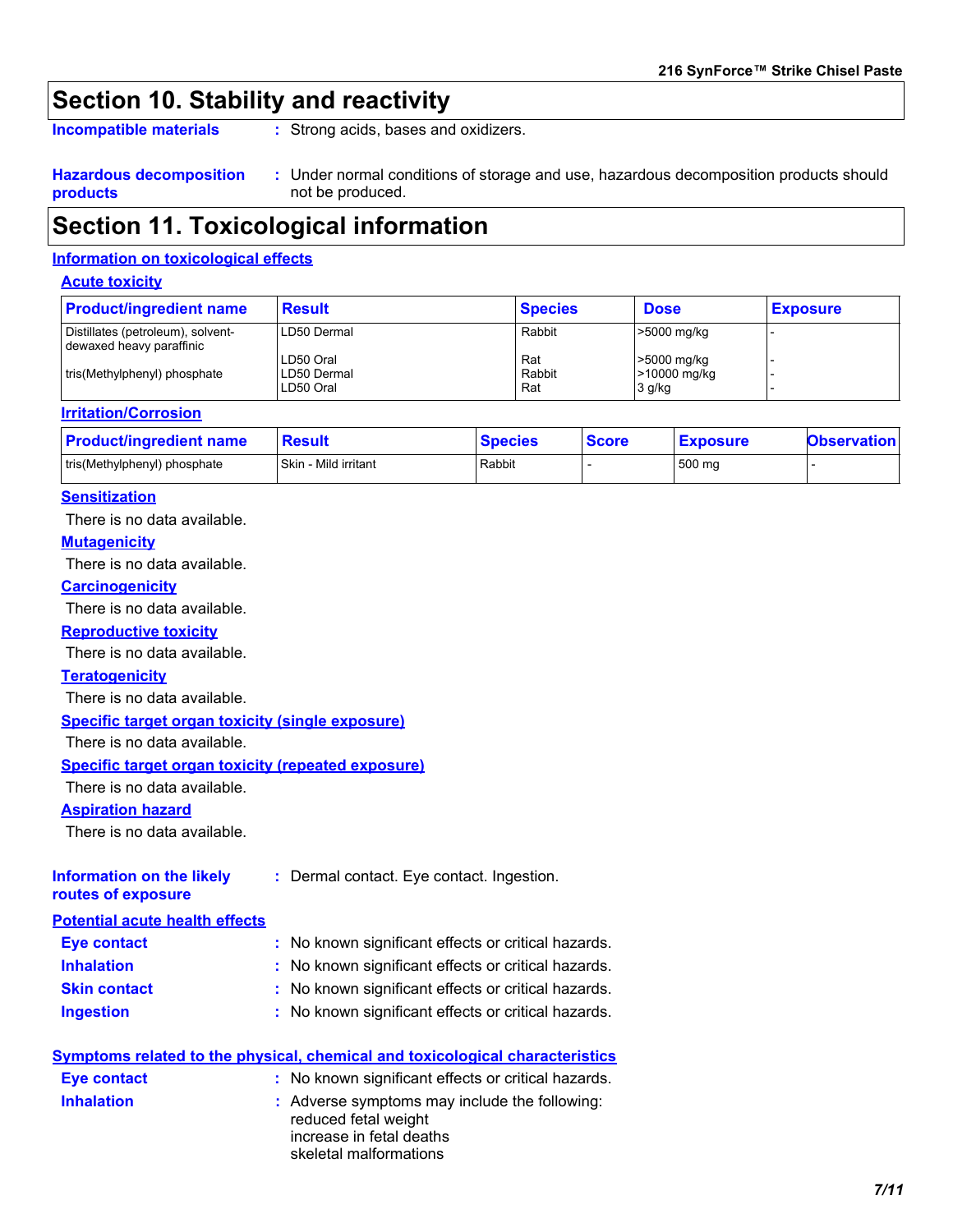## **Section 11. Toxicological information**

| <b>Skin contact</b> | : Adverse symptoms may include the following:<br>reduced fetal weight<br>increase in fetal deaths<br>skeletal malformations |
|---------------------|-----------------------------------------------------------------------------------------------------------------------------|
| <b>Ingestion</b>    | : Adverse symptoms may include the following:<br>reduced fetal weight<br>increase in fetal deaths<br>skeletal malformations |

#### **Delayed and immediate effects and also chronic effects from short and long term exposure**

| <b>Short term exposure</b>                   |    |                                                     |
|----------------------------------------------|----|-----------------------------------------------------|
| <b>Potential immediate</b><br><b>effects</b> |    | : No known significant effects or critical hazards. |
| <b>Potential delayed effects</b>             |    | : No known significant effects or critical hazards. |
| <b>Long term exposure</b>                    |    |                                                     |
| <b>Potential immediate</b><br><b>effects</b> |    | : No known significant effects or critical hazards. |
| <b>Potential delayed effects</b>             |    | : No known significant effects or critical hazards. |
| <b>Potential chronic health effects</b>      |    |                                                     |
| General                                      |    | : No known significant effects or critical hazards. |
| <b>Carcinogenicity</b>                       |    | : No known significant effects or critical hazards. |
| <b>Mutagenicity</b>                          | t. | No known significant effects or critical hazards.   |
| <b>Teratogenicity</b>                        | ÷. | Suspected of damaging the unborn child.             |
| <b>Developmental effects</b>                 | t. | No known significant effects or critical hazards.   |
| <b>Fertility effects</b>                     |    | Suspected of damaging fertility.                    |

#### **Numerical measures of toxicity**

**Acute toxicity estimates**

There is no data available.

## **Section 12. Ecological information**

#### **Toxicity**

| <b>Product/ingredient name</b> | <b>Result</b>                      | <b>Species</b>                                                              | <b>Exposure</b> |
|--------------------------------|------------------------------------|-----------------------------------------------------------------------------|-----------------|
| Copper                         | Acute EC50 1100 µg/L Fresh water   | Aquatic plants - Lemna minor                                                | 4 days          |
|                                | Acute EC50 2.1 µg/L Fresh water    | Daphnia - Daphnia longispina - Juvenile<br>(Fledgling, Hatchling, Weanling) | 48 hours        |
|                                | Acute IC50 13 µg/L Fresh water     | Algae - Pseudokirchneriella subcapitata -<br>Exponential growth phase       | 72 hours        |
|                                | Acute IC50 5.4 mg/L Marine water   | Aquatic plants - Plantae - Exponential<br>growth phase                      | 72 hours        |
|                                | Acute LC50 0.072 µg/L Marine water | Crustaceans - Amphipoda - Adult                                             | 48 hours        |
|                                | Acute LC50 7.56 µg/L Marine water  | Fish - Periophthalmus waltoni - Adult                                       | 96 hours        |
|                                | Chronic NOEC 2.5 µg/L Marine water | Algae - Nitzschia closterium - Exponential<br>growth phase                  | 72 hours        |
|                                | Chronic NOEC 7 mg/L Fresh water    | Aquatic plants - Ceratophyllum demersum                                     | 3 days          |
|                                | Chronic NOEC 0.02 mg/L Fresh water | Crustaceans - Cambarus bartonii - Mature                                    | 21 days         |
|                                | Chronic NOEC 2 µg/L Fresh water    | Daphnia - Daphnia magna                                                     | 21 days         |
|                                | Chronic NOEC 0.8 µg/L Fresh water  | Fish - Oreochromis niloticus - Juvenile<br>(Fledgling, Hatchling, Weanling) | 6 weeks         |
| tris(Methylphenyl) phosphate   | Acute EC50 290 µg/L Fresh water    | Algae - Stephanodiscus hantzschii -<br>Exponential growth phase             | 96 hours        |
|                                | Acute EC50 3600 µg/L Fresh water   | Daphnia - Daphnia magna                                                     | 48 hours        |
|                                | Acute EC50 170 µg/L Fresh water    | Fish - Gasterosteus aculeatus                                               | 96 hours        |
|                                | Chronic NOEC 0.32 µg/L Fresh water | Fish - Gasterosteus aculeatus - Egg                                         | 35 days         |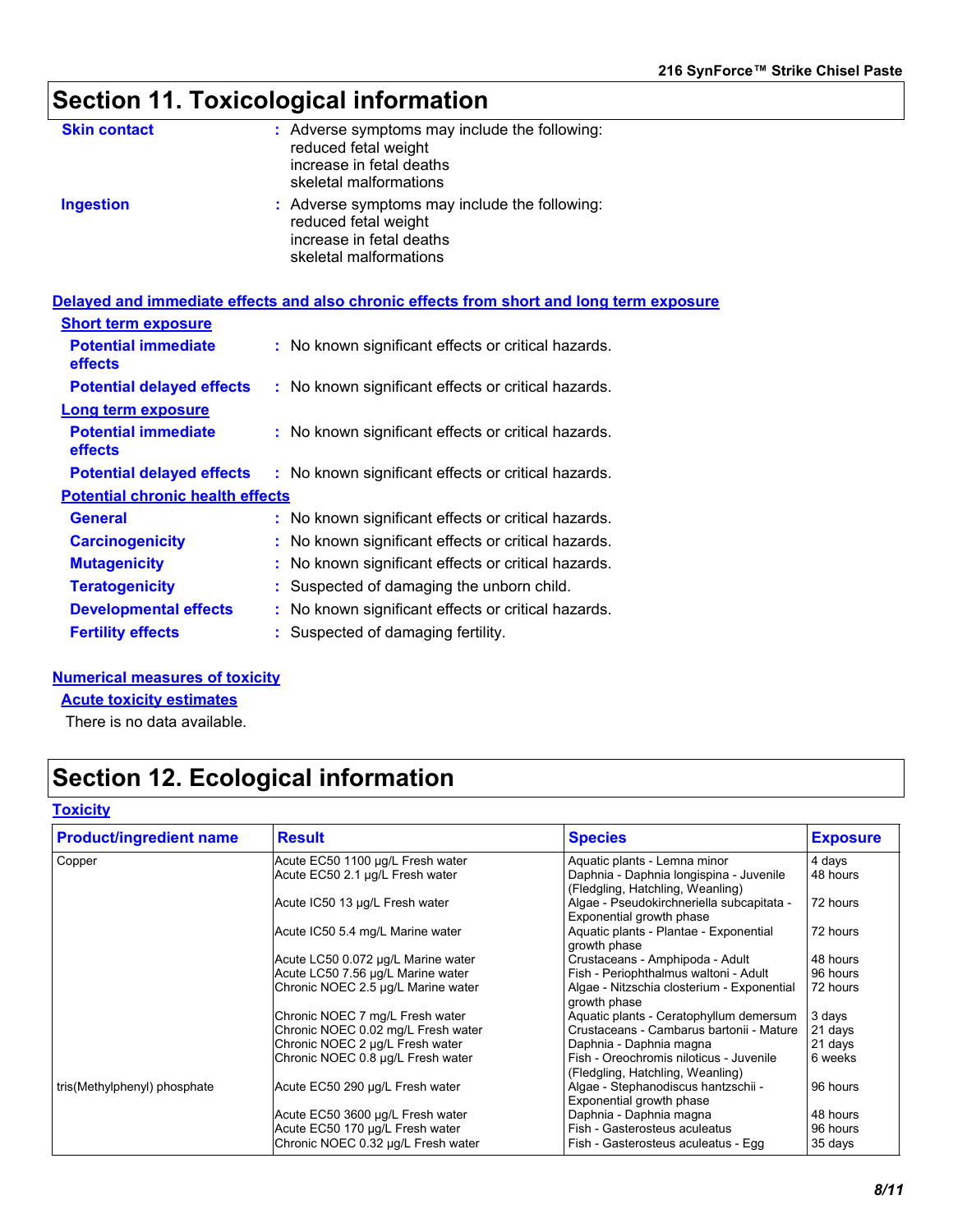## **Section 12. Ecological information**

#### **Persistence and degradability**

There is no data available.

#### **Bioaccumulative potential**

| <b>Product/ingredient name</b> | $LogP_{ow}$ | <b>BCF</b> | <b>Potential</b> |
|--------------------------------|-------------|------------|------------------|
| tris(Methylphenyl) phosphate   | 5.93        | 794.33     | high             |

#### **Mobility in soil**

| <b>Soil/water partition</b> | : Not available. |
|-----------------------------|------------------|
| <b>coefficient (Koc)</b>    |                  |

#### **Other adverse effects** : No known significant effects or critical hazards.

### **Section 13. Disposal considerations**

The generation of waste should be avoided or minimized wherever possible. Disposal of this product, solutions and any by-products should comply with the requirements of environmental protection and waste disposal legislation and any regional local authority requirements. Dispose of surplus and non-recyclable products via a licensed waste disposal contractor. Waste packaging should be recycled. Incineration or landfill should only be considered when recycling is not feasible. This material and its container must be disposed of in a safe way. Care should be taken when handling empty containers that have not been cleaned or rinsed out. Empty containers or liners may retain some product residues. Avoid dispersal of spilled material and runoff and contact with soil, waterways, drains and sewers. **Disposal methods :**

## **Section 14. Transport information**

|                                      | <b>DOT Classification</b>                                       | <b>IMDG</b>                                                                                   | <b>IATA</b>                                                     |
|--------------------------------------|-----------------------------------------------------------------|-----------------------------------------------------------------------------------------------|-----------------------------------------------------------------|
| <b>UN number</b>                     | <b>UN3082</b>                                                   | <b>UN3082</b>                                                                                 | <b>UN3082</b>                                                   |
| <b>UN proper</b><br>shipping name    | ENVIRONMENTALLY HAZARDOUS<br>SUBSTANCE, LIQUID, N.O.S. (Copper) | ENVIRONMENTALLY HAZARDOUS<br>SUBSTANCE, LIQUID, N.O.S. (Copper).<br>Marine pollutant (Copper) | ENVIRONMENTALLY HAZARDOUS<br>SUBSTANCE, LIQUID, N.O.S. (Copper) |
| <b>Transport</b><br>hazard class(es) | 9<br>¥∠                                                         | 9<br>$\bigstar$                                                                               | 9<br>$\bigstar$                                                 |
| <b>Packing group</b>                 | $\mathbf{III}$                                                  | Ш                                                                                             | $\mathbf{III}$                                                  |
| <b>Environmental</b><br>hazards      | Yes.                                                            | Yes.                                                                                          | Yes.                                                            |

**AERG :** 171

Non-bulk packages of this product are not regulated as hazardous materials unless **:** transported by inland waterway. This product is not regulated as a hazardous material when transported in sizes of ≤5 L or ≤5 kg, provided the packagings meet the general provisions of §§ 173.24 and 173.24a. This product is not regulated as a dangerous good when transported in sizes of ≤5 L or **:** ≤5 kg, provided the packagings meet the general provisions of 4.1.1.1, 4.1.1.2 and **Additional information DOT Classification IMDG**

4.1.1.4 to 4.1.1.8.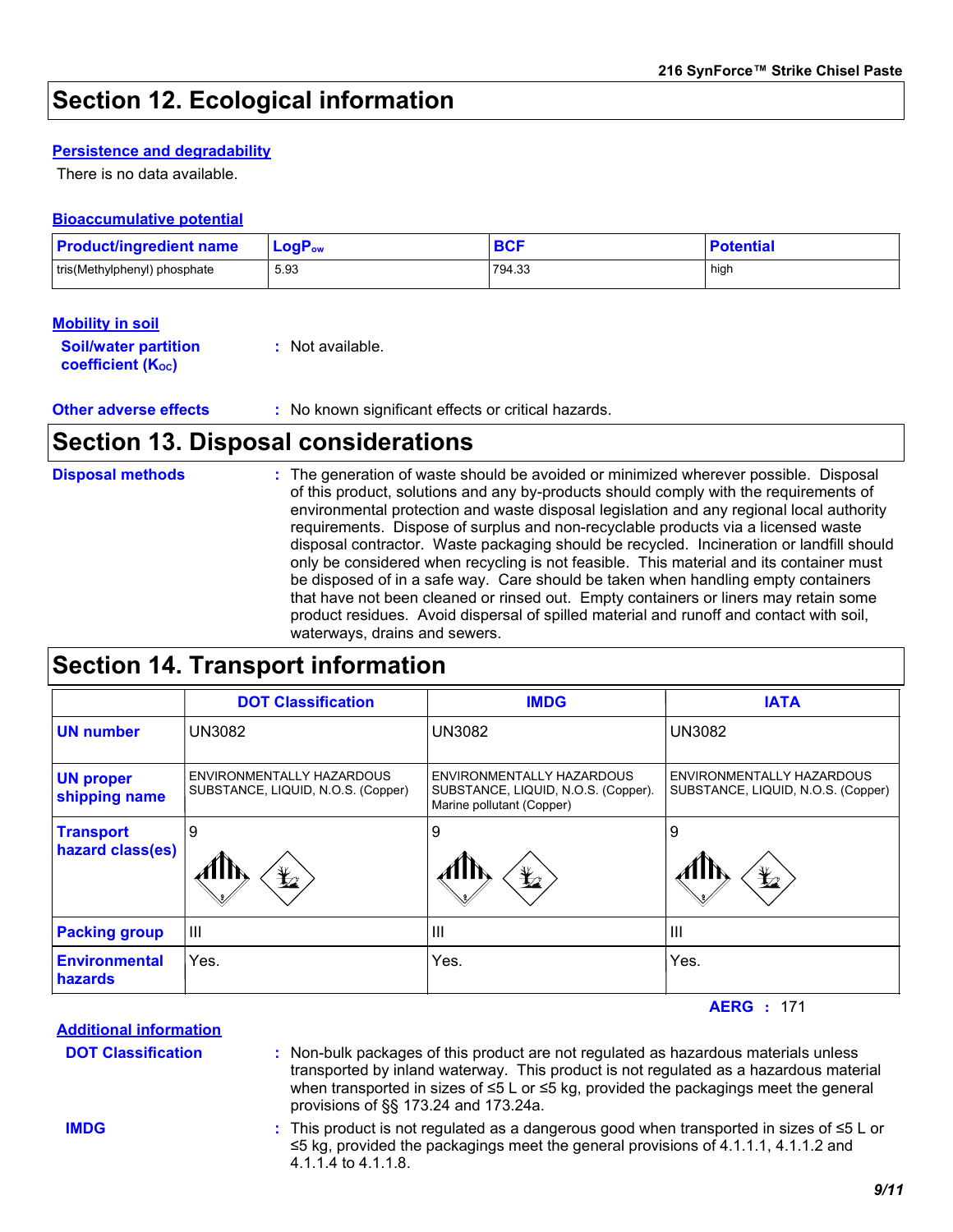## **Section 14. Transport information**

**IATA** state of the product is not regulated as a dangerous good when transported in sizes of ≤5 L or and the state of the state of the state of the state of the state of the state of the state of the state of the state o ≤5 kg, provided the packagings meet the general provisions of 5.0.2.4.1, 5.0.2.6.1.1 and 5.0.2.8.

## **Section 15. Regulatory information**

|                                                                                   | Special precautions for user : Transport within user's premises: always transport in closed containers that are<br>upright and secure. Ensure that persons transporting the product know what to do in<br>the event of an accident or spillage. |
|-----------------------------------------------------------------------------------|-------------------------------------------------------------------------------------------------------------------------------------------------------------------------------------------------------------------------------------------------|
| <b>Section 15. Regulatory information</b>                                         |                                                                                                                                                                                                                                                 |
| <b>U.S. Federal regulations</b>                                                   | : United States inventory (TSCA 8b): Not determined.                                                                                                                                                                                            |
|                                                                                   | Clean Water Act (CWA) 307: Copper                                                                                                                                                                                                               |
| <b>Clean Air Act Section 112</b><br>(b) Hazardous Air<br><b>Pollutants (HAPS)</b> | : Not listed                                                                                                                                                                                                                                    |
| <b>Clean Air Act Section 602</b><br><b>Class I Substances</b>                     | : Not listed                                                                                                                                                                                                                                    |
| <b>Clean Air Act Section 602</b><br><b>Class II Substances</b>                    | : Not listed                                                                                                                                                                                                                                    |
| <b>DEA List I Chemicals</b><br>(Precursor Chemicals)                              | : Not listed                                                                                                                                                                                                                                    |
| <b>DEA List II Chemicals</b><br><b>(Essential Chemicals)</b>                      | : Not listed                                                                                                                                                                                                                                    |
| <b>SARA 302/304</b>                                                               |                                                                                                                                                                                                                                                 |
| No products were found.                                                           |                                                                                                                                                                                                                                                 |
| <b>SARA 304 RQ</b>                                                                | : Not applicable.                                                                                                                                                                                                                               |
| <b>SARA 311/312</b>                                                               |                                                                                                                                                                                                                                                 |
| <b>Classification</b>                                                             | : TOXIC TO REPRODUCTION (Fertility) - Category 2<br>TOXIC TO REPRODUCTION (Unborn child) - Category 2                                                                                                                                           |
| <b>Composition/information on ingredients</b>                                     |                                                                                                                                                                                                                                                 |

| <b>Name</b>                  | <b>Classification</b>                                                                               |
|------------------------------|-----------------------------------------------------------------------------------------------------|
| tris(Methylphenyl) phosphate | TOXIC TO REPRODUCTION (Fertility) - Category 2<br>TOXIC TO REPRODUCTION (Unborn child) - Category 2 |

#### **SARA 313**

|                                           | <b>Product name</b> | <b>CAS number</b> |  |
|-------------------------------------------|---------------------|-------------------|--|
| <b>Form R - Reporting</b><br>requirements | Copper              | 7440-50-8         |  |
| <b>Supplier notification</b>              | Copper              | 7440-50-8         |  |

SARA 313 notifications must not be detached from the SDS and any copying and redistribution of the SDS shall include copying and redistribution of the notice attached to copies of the SDS subsequently redistributed.

#### **State regulations**

| <b>Massachusetts</b> | : The following components are listed: Residual oils (petroleum), solvent-dewaxed;<br>Distillates (petroleum), solvent-dewaxed heavy paraffinic; Distillates (petroleum),<br>hydrotreated heavy paraffinic; Copper; Molybdenum Disulphide; Natural Graphite |
|----------------------|-------------------------------------------------------------------------------------------------------------------------------------------------------------------------------------------------------------------------------------------------------------|
| <b>New York</b>      | : The following components are listed: Copper                                                                                                                                                                                                               |
| <b>New Jersey</b>    | : The following components are listed: Copper; Natural Graphite                                                                                                                                                                                             |
| Pennsylvania         | : The following components are listed: Copper; Natural Graphite                                                                                                                                                                                             |